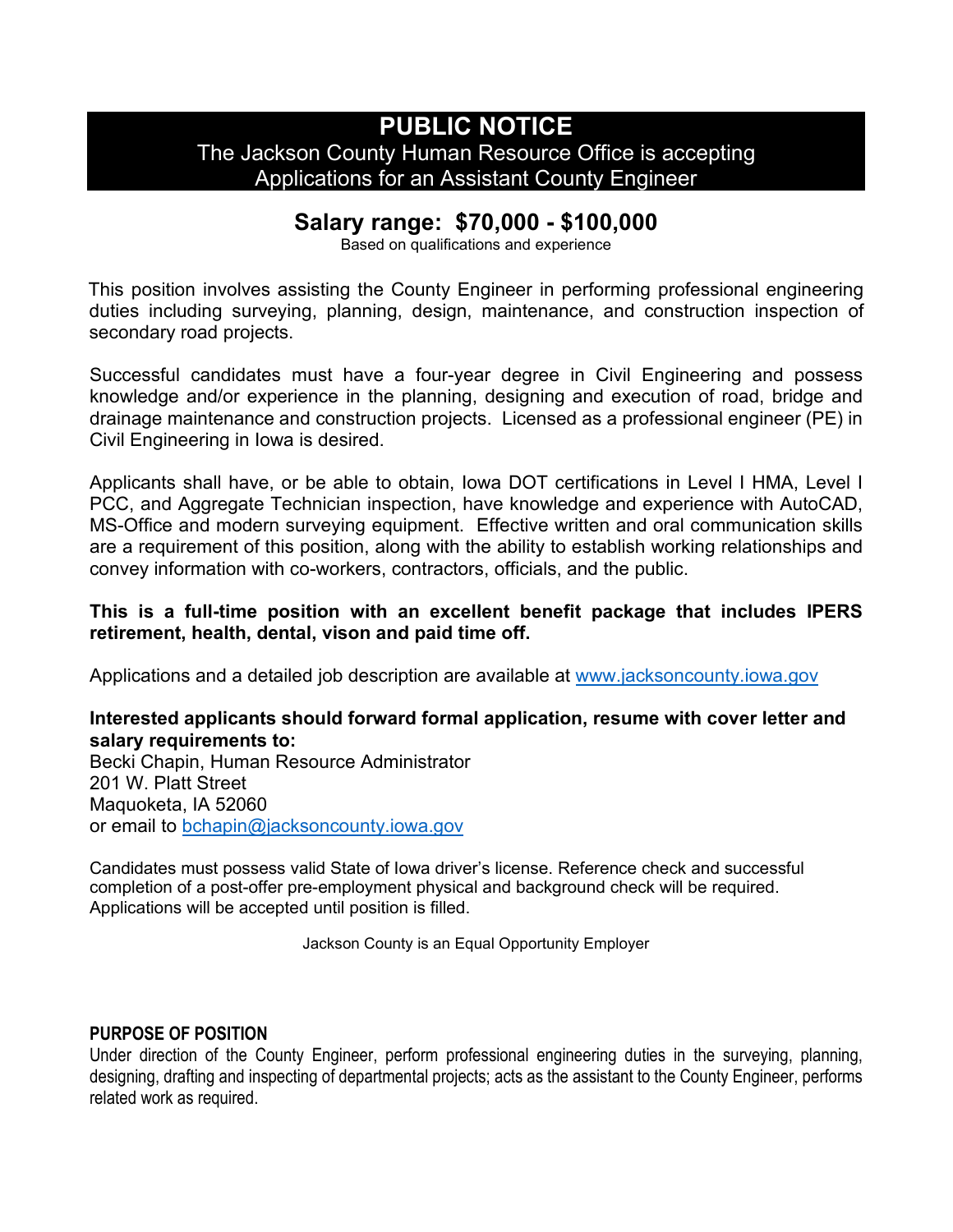## **ESSENTIAL DUTIES AND RESPONSIBILITIES**

*This position description should not be interpreted as all-inclusive. It is intended to identify the major responsibilities and requirements of this job. The incumbents may be requested to perform job-related responsibilities and tasks other than those stated in this specification.*

Supervises design and assists in the designing and drafting of culvert, grading, bridge and paving projects.

Inspects construction projects in progress, supervises and assists surveying crews; prepares cost estimates on planned projects in preparation of bid letting.

Provide direction, leadership, and engineering expertise to engineering staff and maintenance crew staff on all projects as necessary.

Read and disseminate training manuals, IDOT standards and specifications, and other pertinent documents to engineering department staff. Ensure all IDOT manuals, standards and County IM's manuals are up to date.

Prepare and complete documentation of inspection procedures for construction projects to ensure compliance with Federal, State, and local requirements.

Prepare pay estimates, resolve disputes, and monitor the progress of contracted work to ensure timely completion and compliance with Federal, State and local requirements.

Design and/or provide supervision of the design process for construction and maintenance projects including: road resurfacing, bridges, drainage, paving, grading and other miscellaneous maintenance projects.

Promptly address resident complaints, questions, and concerns. Document answer provided to residents.

Meet with county engineer on a regular basis to exchange information and discuss current/future maintenance and construction projects.

Perform duties and functions of the County Engineer in his/her absence or as directed.

Attend and/or participate in seminars, conferences, and meetings to exchange information related to professional development and seek new means and methods to benefit the county.

Prepare bidding and letting documents for maintenance and construction projects including necessary project documentation and purchasing of required right-of-way.

Assist the County Engineer with the preparation of the Construction Program, Budget, and Annual Report.

Maintain organized files and records of project work, survey monument information, equipment inventory, annual quote and letting information, correspondence, and other required documentation per Iowa Code.

Prepare resolutions and motions for Board of Supervisors approval.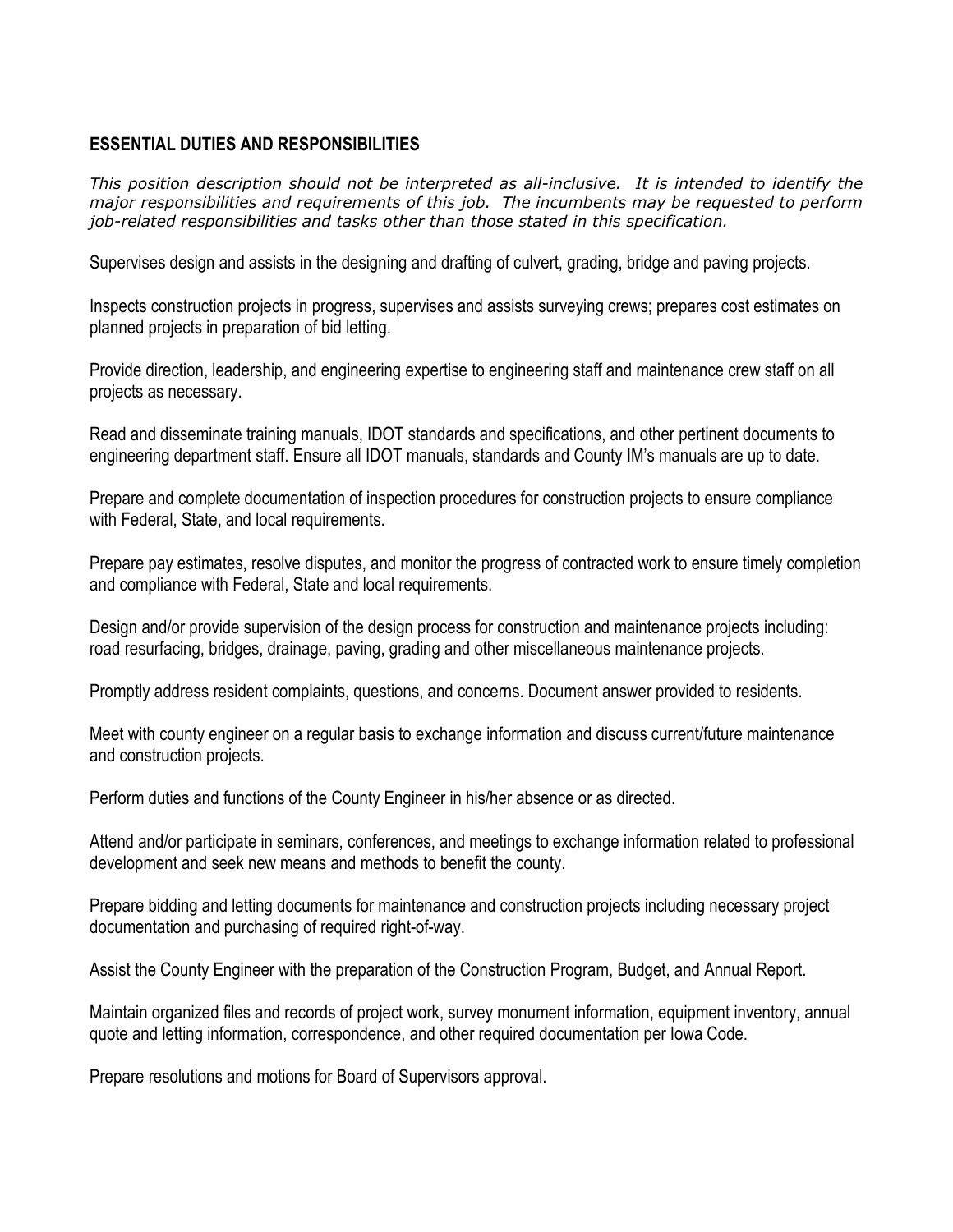Organize, schedule, direct and supervise the work of the survey crew to obtain necessary information for design.

Other job-related tasks as required or assigned.

## **Materials and Equipment**:

Surveying equipment, material testing equipment (HMA/PCC), CAD programs for construction of road and bridge projects, general office equipment including computer and associated programs.

## **MINIMUM QUALIFICATIONS REQUIRED**

## **Education and Experience:**

Possess Bachelor's degree in Civil or Structural Engineering. Professional Engineer's License a plus but not required.

## **Licenses and Certifications:**

Have passed the Fundamentals of Engineering Exam. Certifications from Iowa DOT for Aggregate, HMA and PCC inspections. Comply with state and federal licensure requirements and/or certifications for bridge inspections.

Valid Driver's License and insurable under the County insurance policy.

## **Knowledge, Skills, and Abilities:**

- $\circ$  Ability to plan, organize, assign and supervise the work of engineering technicians and maintenance workers
- o Ability to understand and implement technical instructions
- o Ability to perform complex drafting and engineering design work
- o Ability to analyze and interpret complex regulations and information to design implement and complete construction and maintenance projects.
- o Ability to organize and schedule the work of others to meet project deadlines.
- o Possess effective communication and negotiation skills.
- o Possess demonstrated knowledge of engineering concepts, design practices, survey equipment, computer aided drafting and project management.
- o Ability to provide work direction, leadership, and coaching to engineering department staff and maintenance crew as required.
- $\circ$  Ability to maintain and foster excellent public relations with county residents and outside contractors/vendors.
- o Create and maintain an efficient and enjoyable work environment. Treat secondary roads department staff with honesty, respect and professionalism.
- o Ability to perform self-evaluation of his/her strengths and weaknesses (including performance evaluation input) and use this information to seek out ways for continuous improvement.
- o Experience with Iowa Department of Transportation (IDOT) projects and procedures
- o Methods, techniques, practices, materials and equipment used in road, bridge and culvert maintenance and construction.